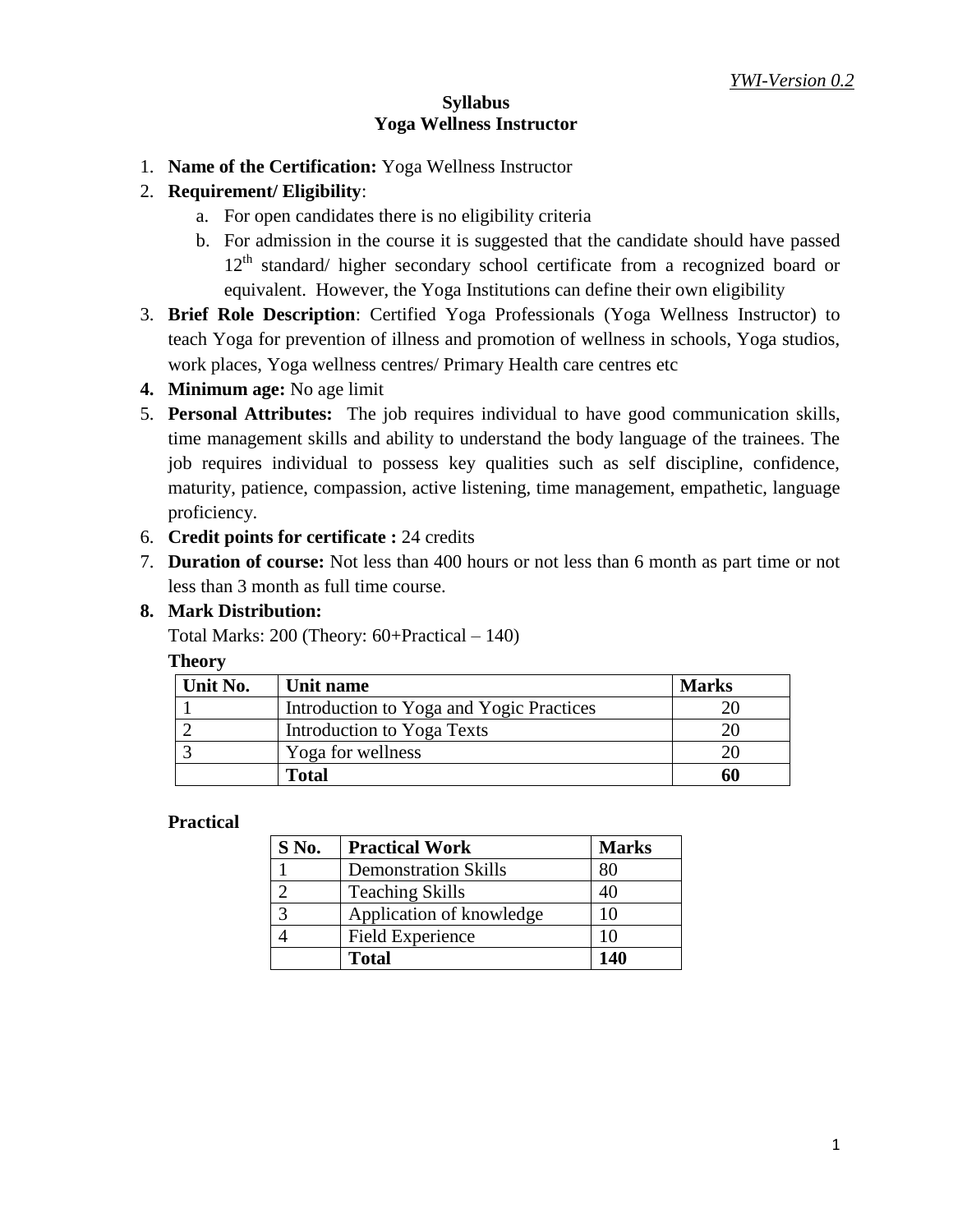### **Unit 1- Introduction to Yoga and Yogic Practices**

- 1.1 Yoga: Etymology, definitions (Patanjala Yoga Sutra, Bhagwad Gita & Kathopanishad), aim, objectives and misconceptions.
- 1.2 Yoga: Its origin, history and development.
- 1.3 Brief Introduction to Samkhya and Yoga Darshana.
- 1.4 Life sketches and teachings of Yoga masters (Maharishi Ramana, Shri Aurobindo Swami Vivekananda, Swami Dayananda Saraswati).
- 1.5 Principles of Yoga and practices of healthy living.
- 1.6 Principles and Practices of Jnana Yoga.
- 1.7 Principles and Practices of Bhakti Yoga.
- 1.8 Principles and Practices of Karma Yoga.
- 1.9 Concept and principles of Sukshma Vyayama, Sthula Vyayama, Surya Namaskara and their significance in Yoga Sadhana.
- 1.10 Concept and principles of Shatkarma: Meaning, Types, Principles and their significance in Yoga Sadhana.
- 1.11 Concept and principles of Yogasana: Meaning, definition, types and their significance in Yoga Sadhana.
- 1.12 Concept and principles of Pranayama: Meaning, definition, types and their significance in Yoga Sadhana.
- 1.13 Introduction to Tri Bandha and their health benefits.
- 1.14 Dhyana and its significance in health and well being.
- 1.15 Introduction to Yogic relaxation techniques with special reference to Yoga Nidra.

### **Unit -2 Introduction to Yoga Texts**

- 2.1 Introduction to Prasthanatrayee, Purushartha Chatushtaya and goal of human life.
- 2.2 Yoga in Kathopnishad, Prashanopanisha, Tattriyopnishad with special emphasis on Panchakosha Vivek and Ananda Mimamsa.
- 2.3 Concept of Sthitaprajna, Bhakti, Karma and Dhyana in Bhagavad Gita.
- 2.4 Significance of Bhagavad Gita in day to day life.
- 2.5 Concept of healthy living in Bhagavad Gita (Ahara, Vihara, Achara, Vichara).
- 2.6 Study of Patanjal Yoga Sutra including selected sutras from following chapters (I- 1 to 12, II- 46 - 51, III- 1 to 4).
- 2.7 Concept of Chitta, Chitta Bhumi, Chitta Vritti, Chitta Vikshepa, Chittaprasadanam and their relationship with wellness.
- 2.8 Bahiranga Yoga of Maharishi Patanjali (Yama, Niyama, Asana, Pranayama, Pratyahara).
- 2.9 Antaranga Yoga of Maharisi Patanjali (Dharana, Dhyana, Samadhi).
- 2.10 Concept of mental well being according to Patanjala Yoga.
- 2.11 Hatha Yoga: Its parampara, knowledge of basic Yoga texts (Hatha Pradipika and Gherand Samhita). Relationship between Hatha yoga and Raja Yoga.
- 2.12 Sadhaka and Badhaka tatva, principle to be followed by Hatha Yoga practitioner.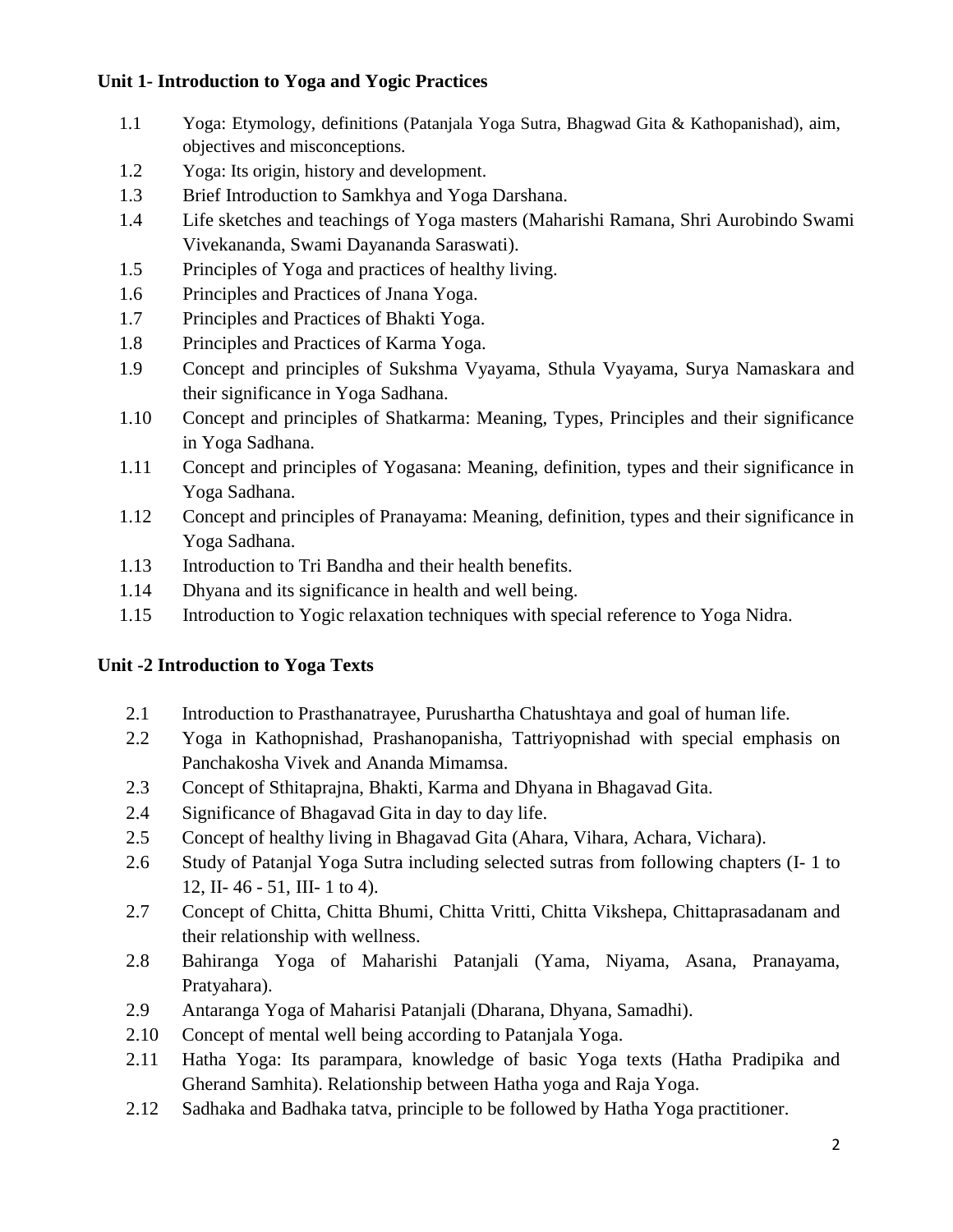- 2.13 Concept of Matha, Mitahara, Pathya & Apthaya.
- 2.14 Concepts of Nadis, Prana and Pranayama for Subjective experiences.
- 2.15 Knowledge of Hatha Yoga practices for wellness (Shatkarma, Asanas, Pranayama, Mudra, Nadaanusandhana).

### **Unit 3- Yoga for Wellness**

- 3.1 General introduction to human body and nine major systems of human body.
- 3.2 Introductions to sensory organs (Eyes, Nose, Ears, Tongue and Skin).
- 3.3 Basic functions of nine major systems of human body and homeostasis.
- 3.4 Yogic concept of health and wellness.
- 3.5 Concept of Tridoshas, Sapta Dhatu, Agni, Vayu and Mala; their role in wellness.
- 3.6 Concepts of Dinacharya and Ritucharya and their importance in well being.
- 3.7 Importance of Ahara, Nidra and Brahmacharya in well being.
- 3.8 Yogic concept of mental hygiene: Maître, Karuna, Mudita & Upeksha).
- 3.9 Importance of psychosocial environment for health and wellness.
- 3.10 Yogic concept and principles of Ahara(Mitahara, Yuktahara).
- 3.11 Health benefits of Suryanamaskara, Shatkarma, Asanas, Pranayama and practices leading to Dhyana (as per the practical syllabus of the course).
- 3.12 Salient features and contra indications of Yoga practices for well being (as per the practical syllabus of the course).
- 3.13 Knowledge of common diseases; their prevention and management by Yoga.
- 3.14 Knowledge of role of Yoga in the management of non communicable diseases.
- 3.15 Concept of stress and Yogic management of stress and its consequences.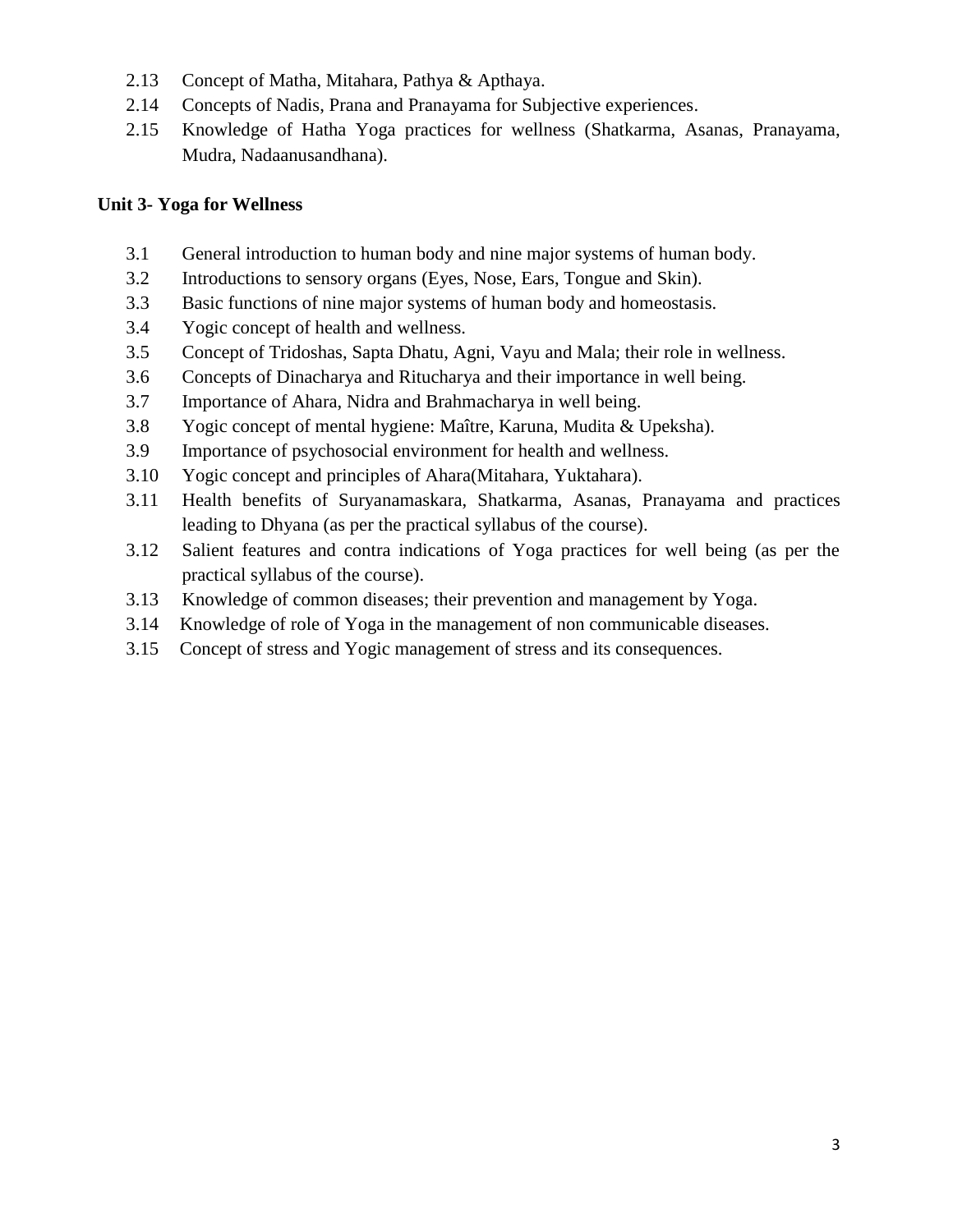# **Yoga Practical**

- **1. Prayer** 
	- 1.1 Concept and Recitation of Pranava
	- 1.2 Concept and Recitation of Hymns
	- 1.3 Selected universal prayers, invocations and Nishpatti Bhava.

# **2. Yogic Shat Karma**

- 2.1 **Neti**: Sutra Neti and Jala Neti
- 2.2 **Dhauti**: Vamana Dhauti (Kunjal)
- 2.3 **Kapalbhati** (Vatakrama)

# **3. Yogic Sukshma Vyayama and Sthula Vyayama**

## **a. Yogic Sukshma Vyayama (Micro circulation practices)**

- Neck Movement
	- Griva Shakti Vikasaka ( I,II,III,IV)
- Shoulder Movement

 Bhuja Valli Shakti Vikasaka Purna Bhuja Shakti Vikasaka

• Trunk Movement

Kati Shakti Vikasaka (I, II, III, IV, V )

Knee Movement

Jangha Shakti Vikasaka (II-A&B )

Janu Shakti Vikasaka

Ankle movement

Pada-mula shakti Vikasaka – A&B

Gulpha-pada-pristha-pada-tala shakti Vikasaka

### **b. Yogic Sthula Vyayama (Macro circulation practices)**

- Sarvanga Pushti
- Hrid Gati (Engine daud)

# **4. Yogic Surya Namaskara with Mantra**

### **5. Yogasana**

- 5.1 Tadasana, Hastottanasana, Vrikshasana
- 5.2 Ardha Chakrasana, Padahastasana
- 5.3 Trikonasana, Parshva Konasana, Katichakrasana
- 5.4 Dandasana, Padmasana, Vajarasana,
- 5.5 Yogamudrasana, Parvatasana
- 5.6 Bhadrasana, Mandukasana, Ushtrasana, Shashankasana, Uttana Mandukasana,
- 5.7 Paschimottanasana, Purvottanasana
- 5.8 Vakrasana, Ardha Matsyendrasana, Gomukhasana
- 5.9 Makarasana, Bhujangasana, Shalabhasana, Dhanurasana
- 5.10 Pavanamuktasana and its variations
- 5.11 Uttanapadasana, Ardha Halasana, Setubandhasana, Sarala-Matsyasana
- 5.12 Shavasana,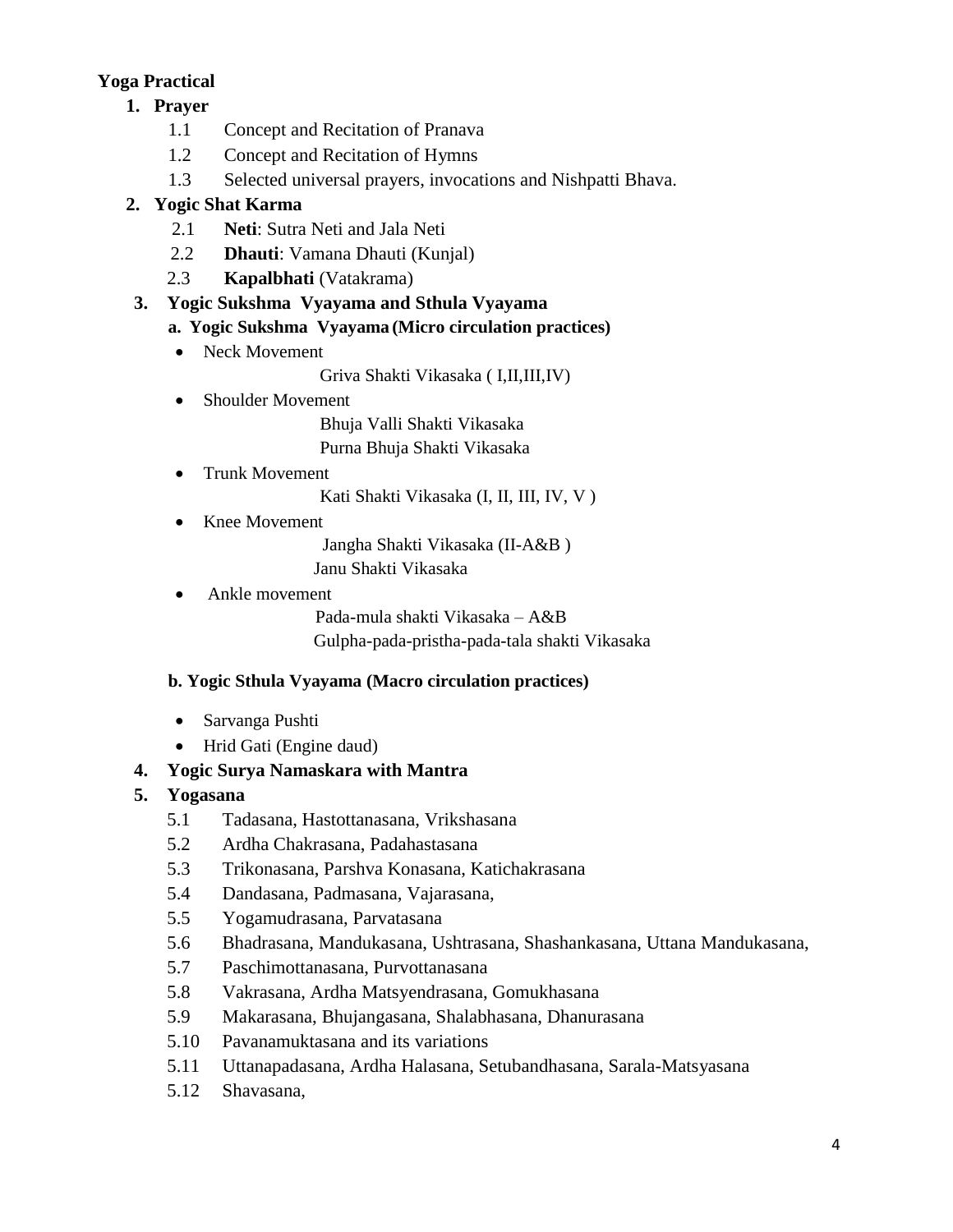### **6. Preparatory Breathing Practices**

- 6.1 Sectional Breathing (Abdominal, Thoracic and Clavicular Breathing)
- 6.2 Yogic Deep Breathing
- 6.3 Anuloma Viloma/ Nadi Shodhana

### **7. Pranayama**

- 7.1 Concept of Puraka, Rechaka and Kumbhaka
- 7.2 Ujjayee Pranayama (Without Kumbhaka)
- 7.3 Sheetalee Pranayama (Without Kumbhaka)
- 7.4 Sitkaree Pranayama (Without Kumbhaka)
- 7.5 Bhramaree Pranayama (Without Kumbhaka)

### **8. Concept and Demonstration of Bandha**

- 8.1 Jalandhara Bandha
- 8.2 Uddiyana Bandha
- 8.3 Mula Bandha

### **9. Concept and Demonstration of Mudra**

- 9.1 Yoga Mudra
- 9.2 Maha Mudra
- 9.3 Vipareetakarani Mudra

### **10. Practices leading to Dhyana Sadhana**

- 10.1 Body awareness and Breath awareness
- 10.2 Yoga Nidra
- 10.3 Antarmauna
- 10.4 Recitation of Pranava and Soham
- 10.5 Recitation of Hymns
- 10.6 Practice of Dhyana

### **B. Teaching Skills (Methods of Teaching Yoga)**

- 1.1 Teaching methods with special reference to Yoga
- 1.2 Factors influencing Yoga teaching
- 1.3 Need of teaching practice and its use in Yogic practice.
- 1.4 Teaching Aids : Meaning and Need, Role of Language, Voice, Fluency, Clarity and Body language in an ideal presentation
- 1.5 Methods of teaching Yoga to an individual, small group and large group
- 1.6 Lecture cum demonstration in Yoga: Its meaning, importance and method of its Presentation
- 1.7 Lesson plan: Its meaning and need
- 1.8 Preparation of lesson plan in Yoga, Preparation of lesson plan for an individual and for a group
- 1.9 Presentation of lessons in specific Yogic practices: Kriya, Asana, Pranayama, and Dhyana.
- 1.10 Assessment of a Yoga class (detection and correction of mistakes).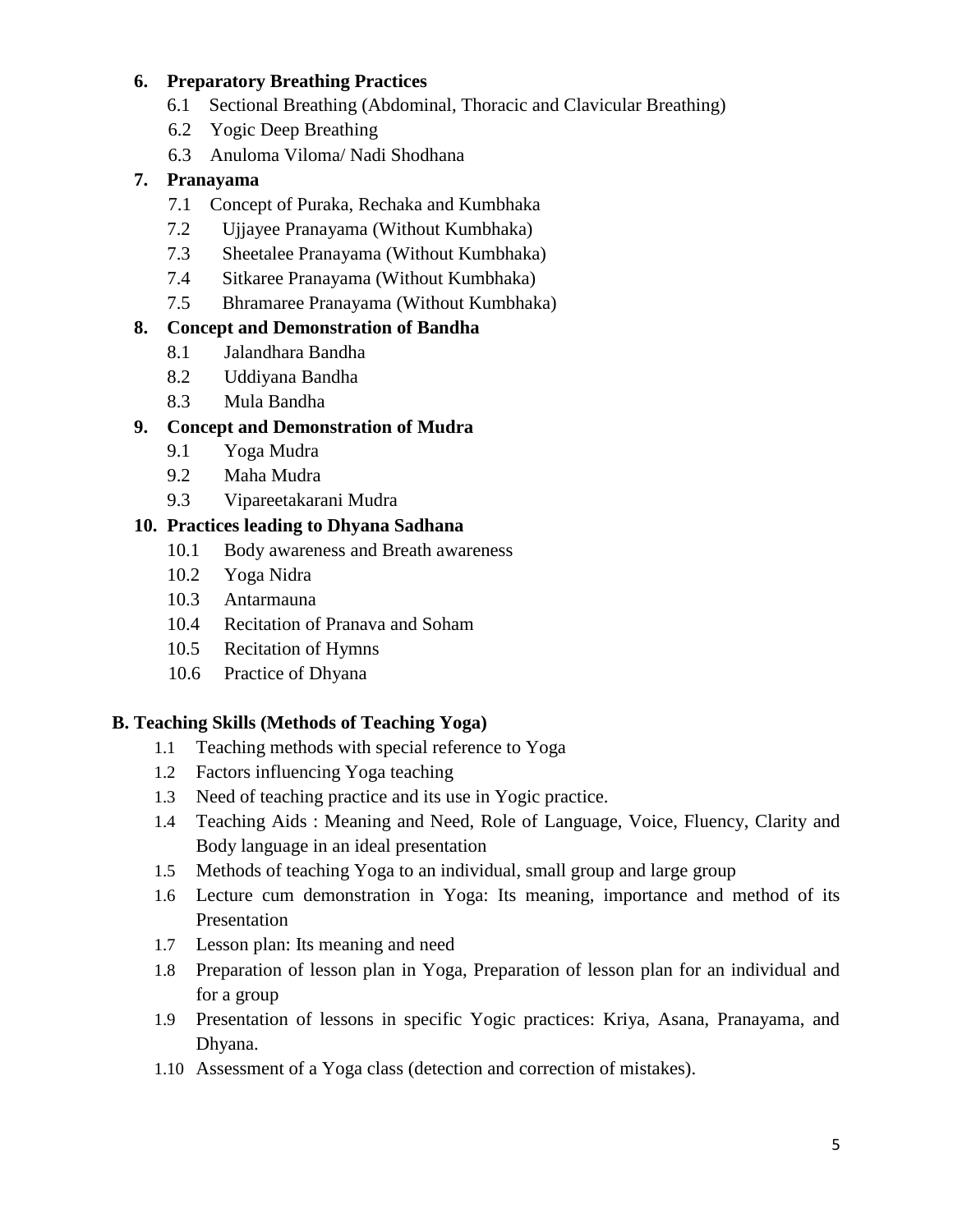# **Book for reference for Theory**

| $\mathbf{1}$   | Goyandka, Harikrishandass              | $\ddot{\cdot}$ | <b>Yoga Darshan</b><br>Geeta Press, Gorakhpur (Samvat 2061).                                              |
|----------------|----------------------------------------|----------------|-----------------------------------------------------------------------------------------------------------|
| $\overline{2}$ | Ravi Shankar, Sri Sri                  | $\ddot{\cdot}$ | Upanishad, Vol. I                                                                                         |
| 3              | Swami Vivekananda                      | $\ddot{\cdot}$ | Jnana Yoga, Bhakti Yoga, Karma Yoga, Raja Yoga<br>(4separate books) Advaita Ashrama, Kolkata, 2011 & 2012 |
| $\overline{4}$ | Basavaraddi I. V. and<br>Pathak, S. P. | $\ddot{\cdot}$ | Hathayoga ke Aadhar avam Prayoga (Sanskrit-Hindi),<br>MDNIY, New Delhi, 2007                              |
| 5              | Sahay G. S.                            |                | Hathayogapradipika<br>MDNIY, New Delhi, 2013                                                              |
| 6              | Gita press Gorakhpur                   |                | <b>Shreemad Bhagvadgita</b><br>Gita press Gorakhpur, Samvat 2073                                          |
| 7              | Quality Council of India<br>(QCI)      |                | Yoga professionals Official Guidebook for Level 2<br>Excel Books, New Delhi 2016                          |
| 8              | Kalidas Joshi and Ganesh<br>Shankar    |                | Yoga ke Sidhant Evam Abhyas,<br>Madhya Pradesh Hindigrantha Akadami, Bhopal, 1995                         |
| 9              | Brahmachari Swami<br>Dhirendra         |                | Yogic Suksma Vyayama,<br>Dhirendra Yoga Publications, New Delhi, 1986                                     |
| 10             | Digambarji Swami and<br>Gharote M.L.   |                | Gheranda Samhita,<br>Kaivalyadhama S.M.Y.M. Samiti, Lonavala 1997                                         |
| 11             | Sahay G. S.                            |                | Hathayogapradipika<br>MDNIY, New Delhi, 2013                                                              |
| 12             | Kalayan                                |                | Upanishads $(23rd$ year Special)<br>Geeta Press, Gorakhpur                                                |
| 13             | Gore M. M.                             |                | <b>Anatomy and Physiology of Yogic Practices,</b><br>Kanchana Prakashana, Lonavala, 2004                  |
| 14             | Telles, Shirley                        |                | A Glimse of the Human body<br>Swami Vivekanand Yoga Prakashan, Bangalore, 1998                            |
| 15             | Swami Karmananda                       |                | <b>Management of Common Diseases,</b><br>Bihar Yoga Publication Trust, 2006, Munger                       |
| 16             | Bhogal, R. S.                          | $\vdots$       | Yoga & Mental Health and beyond,<br>ACE Enterprises, Madhu Rajnagar, Pune Road, Pune, 2010                |
| 17             | Jayadeva, Yogendra                     |                | Cyclopedia Vol I, II, III & IV                                                                            |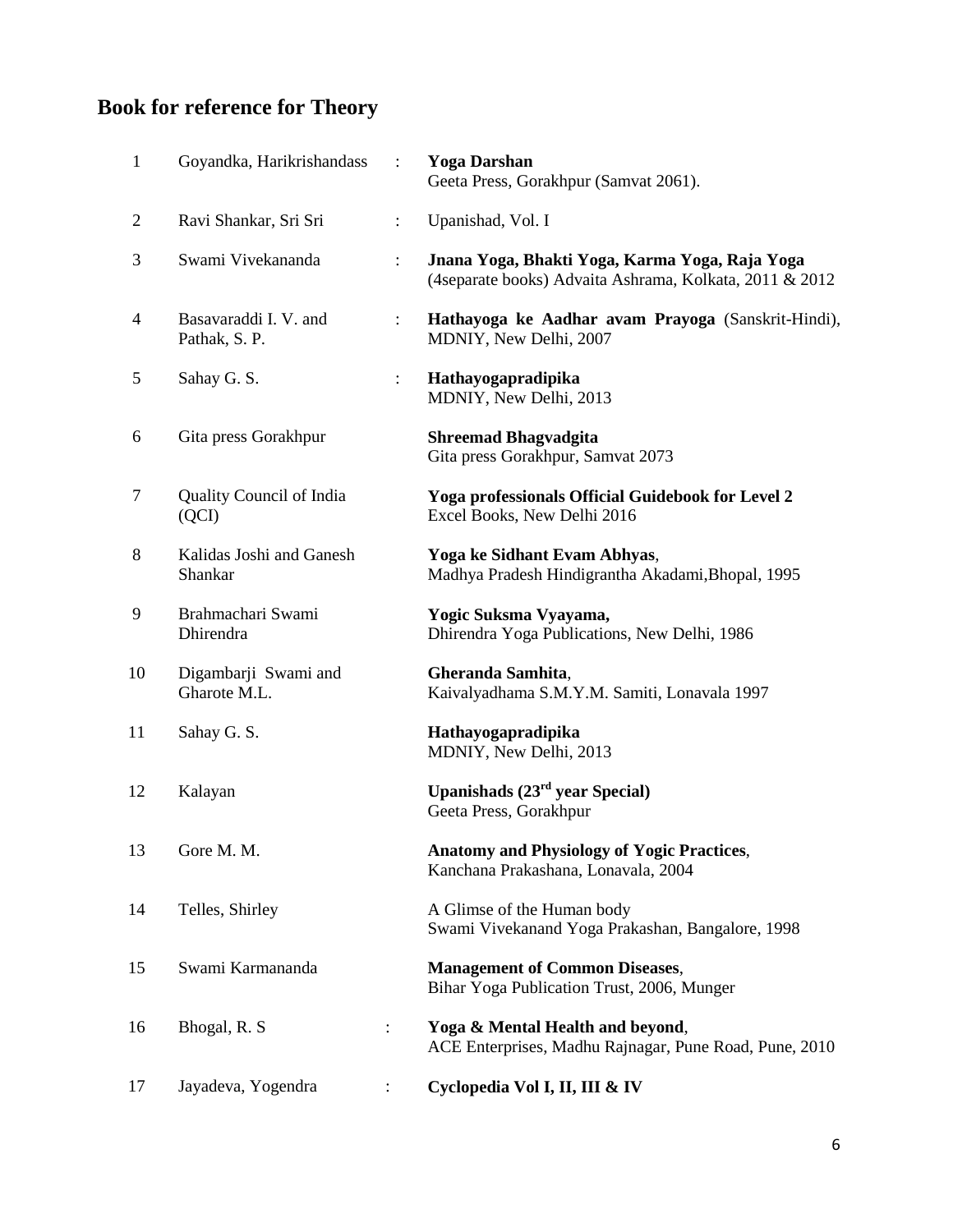| 18 | Basavaraddi, I.V.      | <b>How to manage Stress through Yoga</b><br><b>MDNIY, New Delhi</b>       |
|----|------------------------|---------------------------------------------------------------------------|
| 19 | Kotecha, Vaidya Rajesh | A Beginner's Guide to Ayurveda<br>Chakrapani Publications, Jaipur 2016    |
| 20 | <b>MDNIY</b>           | <b>Yoga Module for Wellness Series (1 to 10)</b><br>MDNIY, New Delhi 2011 |

### **Books for Reference for Practicum**

| 1.  | Brahmachari Swami<br>Dhirendra                | $\ddot{\cdot}$ | Yogic Suksma Vyayama,<br>Dhirendra Yoga Publications, New Delhi       |
|-----|-----------------------------------------------|----------------|-----------------------------------------------------------------------|
| 2.  | Brahmachari, Swami<br>Dhirendra               | $\ddot{\cdot}$ | Yogasana Vijnana,<br>Dheerendra Yoga Prakashana, New Delhi            |
| 3.  | Iyengar, B. K. S.                             | $\ddot{\cdot}$ | <b>Light on Yoga,</b><br>Harper Collins Publisher, New Delhi, 2005    |
| 4.  | Swami Kuvalyananda                            | $\ddot{\cdot}$ | Pranayama,<br>Kaivalyadhama, Lonavla, 1992                            |
| 5.  | Saraswati, Swami<br>Satyananda                | $\ddot{\cdot}$ | Asana, Pranayama, Mudra, Bandha<br>Bihar School of Yoga, Munger, 2006 |
| 6.  | Basavaraddi, I.V.                             |                | A Monograph on Yogic Suksma Vyayama, MDNIY,<br>New Delhi, 2016        |
| 7.  | Basavaraddi, I.V.                             |                | A Monograph on Shatakarma,<br>MDNIY, New Delhi, 2016                  |
| 8.  | Basavaraddi, I.V.                             |                | A Monograph on Yogasana,<br>MDNIY, New Delhi, 2016                    |
| 9.  | Basavaraddi, I.V.                             |                | A Monograph on Pranayama,<br>MDNIY, New Delhi, 2016                   |
| 10. | Tiwari O.P.                                   |                | Asana Why & How?<br>Kaivalyadhama, SMYM Samiti, Lonavla               |
|     | 11. Basavaraddi, I.V. & Bharti<br>Swami Anant |                | <b>Pratah Smarana</b><br>MDNIY, New Delhi, 2016                       |
| 12. | Saraswati, Swami<br>Satyananda                |                | Suryanamashkara<br>Bihar School of Yoga, Munger, 2006                 |
| 13. | Joshi K.S.                                    |                | <b>Yogic Pranayama</b><br>Orient Paperbacks, New Delhi 2009           |